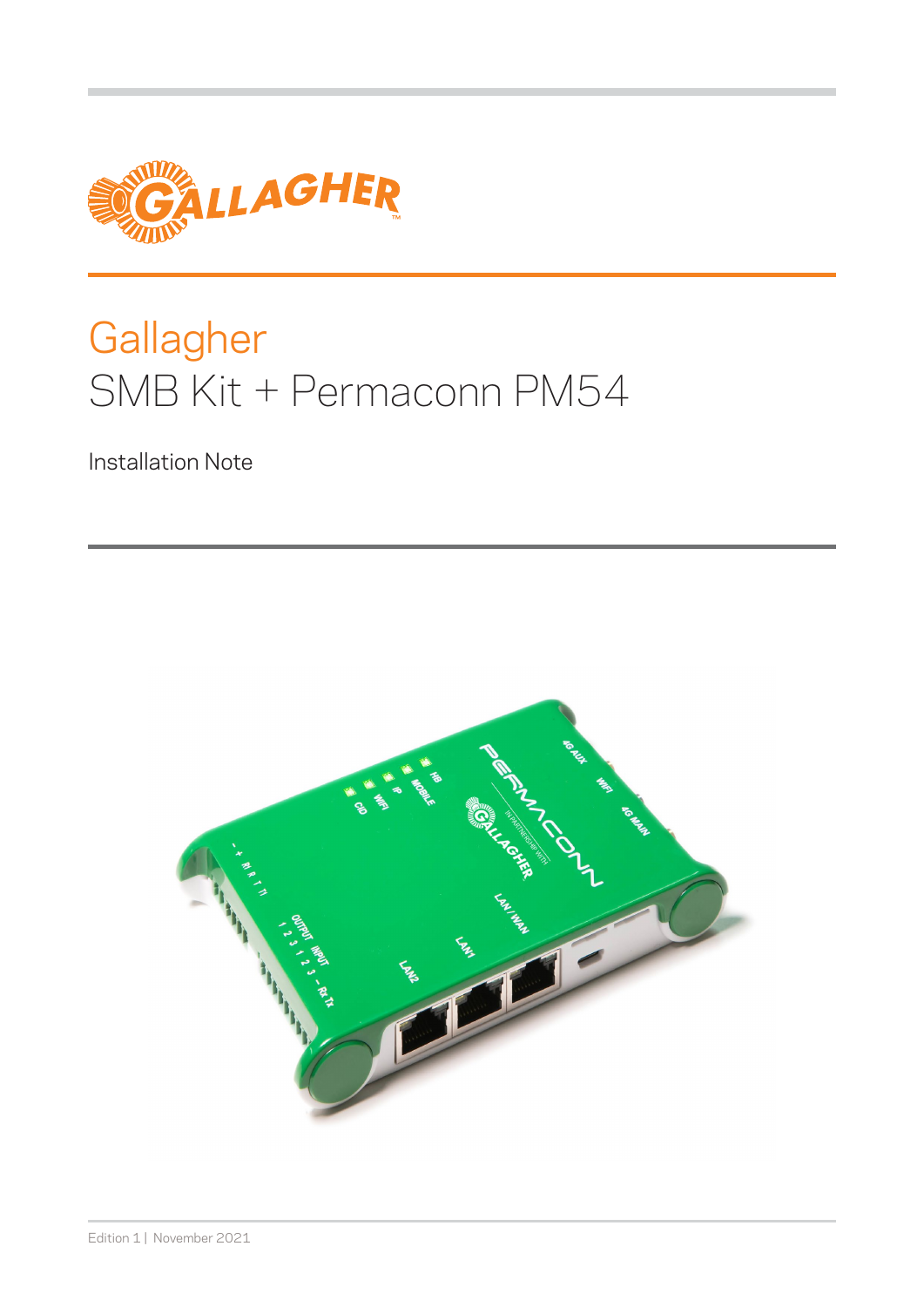### Introduction

This document describes how to install the Permaconn PM54 within the Gallagher SMB Kit. Detailed installation instructions specific to the Permaconn PM54 can be viewed [here](https://permaconn.com/installation-manuals/).

The Permaconn PM54 is a high-speed internet router that provides 4G fallback if the site's internet connection fails. It is ideal for sites where the fixed network is unreliable. The Permaconn PM54 can also function as an alarm communicator, transmitting alarms from the Gallagher SMB Controller to a monitoring station using the Contact ID alarms transmission protocol. The Permaconn PM54 is powered by the Gallagher SMB Kit and provides connection to the site's WAN or Wi-Fi.

#### Installation

The recommended antenna location is above the cabinet. Create the knockout needed for the 4G antenna and cable. Ensure nothing is obstructing the antenna and there is a decent amount of space above (you may need to test the range). If connecting the Gallagher SMB Kit to the site's Wi-Fi, locate the Wi-Fi antenna above the cabinet. Fix the PM54 to the inside of the cabinet wall. The PM54 has a magnetic base, so it can easily be attached to the cabinet wall.

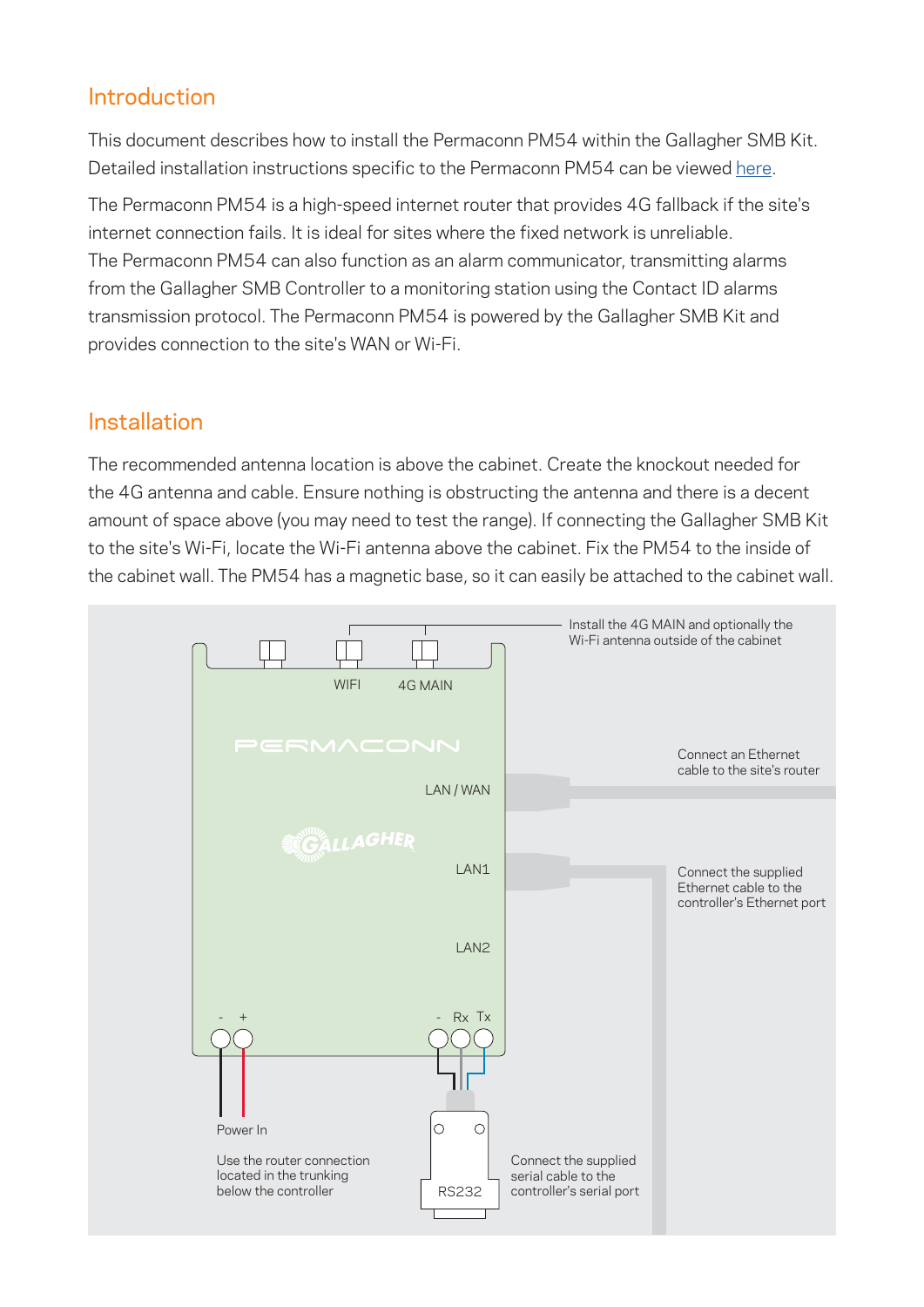#### Connection to the customer's network

To connect the PM54 to the customer's network, perform the following procedure:

- 1. Connect the 4G antenna to the 4G MAIN connector.
- 2. Connect power to the PM54. Use the connection in the trunking below the controller.
- 3. Ping the device in the Atlas Portal <https://admin.permaconn.com/>
- 4. To connect to the customer's WAN:
	- Connect an Ethernet cable from the PM54 WAN port to the customer's network.
	- Navigate to the IP tab then select WAN from the left navigation list.
	- Tick Enable WAN Connection. Select Ethernet Cable as the Physical Type and DHCP as the Connection Type. Select Save then Restart Device.
- 5. To connect to the customer's Wi-Fi:
	- Connect the Wi-Fi antenna to the PM54 and locate above the cabinet.
	- Navigate to the IP tab then select WAN from the left navigation list.
	- Tick Enable WAN Connection. Select Wi-Fi STA as the Physical Type. Enter the Client Mode Settings and DHCP as the Connection Type. Select Save then Restart Device.

Ensure the following ports are open on the customer's network for the PM54:

| New Zealand |            | Australia |       |            |
|-------------|------------|-----------|-------|------------|
| Port        | Protocol   |           | Port  | Protocol   |
| 11443       | <b>TCP</b> |           | 11443 | <b>TCP</b> |
| 55572       | l JDP.     |           | 55300 | UDP        |
| 55531       | UDP        |           | 55530 | UDP        |
| 59681       | . JDP      |           | 59681 | UDP        |

Ensure the following ports are open on the customer's network for the controller:

| Port | Protocol | <b>Details</b>          |
|------|----------|-------------------------|
| 67   | l IDP.   | DHCP to internal router |
| 53   | l IDP.   | DNS to internal router  |
| 123  | l IDP.   | NTP to time.google.com  |
| 443  | TCP      | <b>SMB Cloud HTTPS</b>  |

The PM54 may take up to 3 minutes to come online. If the cellular signal strength is low you will need to reposition the antenna. To verify signal strength Ping the PM54 using the Atlas portal. Signal strength must be better than -94dBm for reliable communications.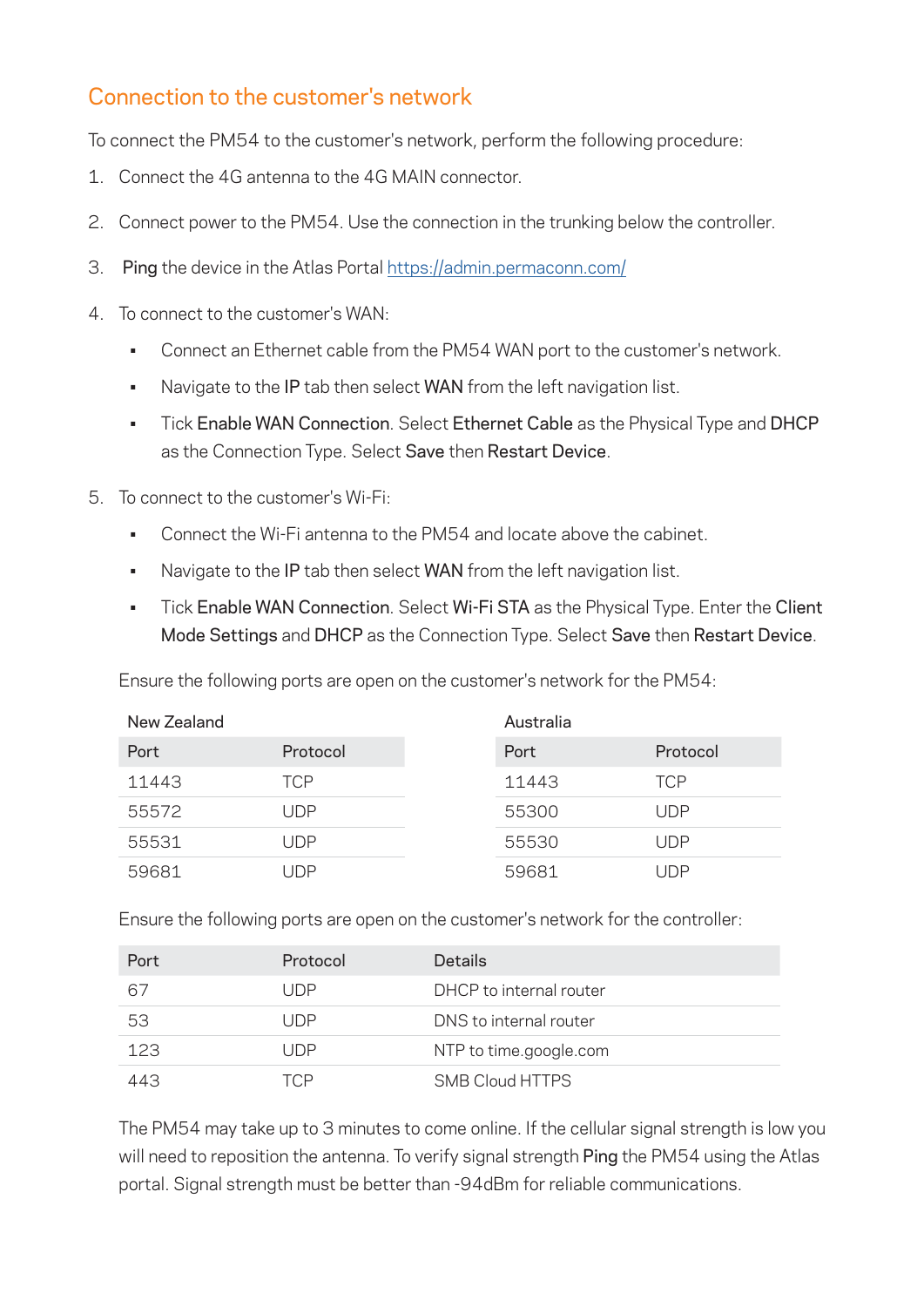#### Router activation

To use the PM54 as a cellular router, perform the following procedure:

- 1. Log into the Atlas Portal<https://admin.permaconn.com/>
- 2. Select the Fleet tab then Activate. The 'Device Activation' screen displays.
- 3. Enter the PM54 serial number (located on the rear of the unit). The 'PM 54v2 Activation' screen displays.

|                    | ×                                                                                                                                     |  |  |  |
|--------------------|---------------------------------------------------------------------------------------------------------------------------------------|--|--|--|
| PM 54v2 Activation |                                                                                                                                       |  |  |  |
| Serial Number:     | 500450                                                                                                                                |  |  |  |
|                    |                                                                                                                                       |  |  |  |
| Usage Mode:        | ○ Alarm Communicator<br>This mode supports Poll Plans for alarm communications and the option of Data Packs<br>for 4G internet access |  |  |  |
|                    | <b>O</b> Router<br>This mode supports 4G Router functionality only - with no dialler or serial interface to<br>alarm panel.           |  |  |  |
| Bureau:            | Gallagher<br>$\checkmark$                                                                                                             |  |  |  |
| Name:              | Name                                                                                                                                  |  |  |  |
|                    |                                                                                                                                       |  |  |  |
|                    | <b>Next</b><br>Close                                                                                                                  |  |  |  |

4. Complete the following fields:

| Field      | Description           |
|------------|-----------------------|
| Usage Mode | Select Router         |
| Name       | Enter the site's Name |

5. Select Next.

The wizard navigates to the next screen.

6. Select Activate then OK.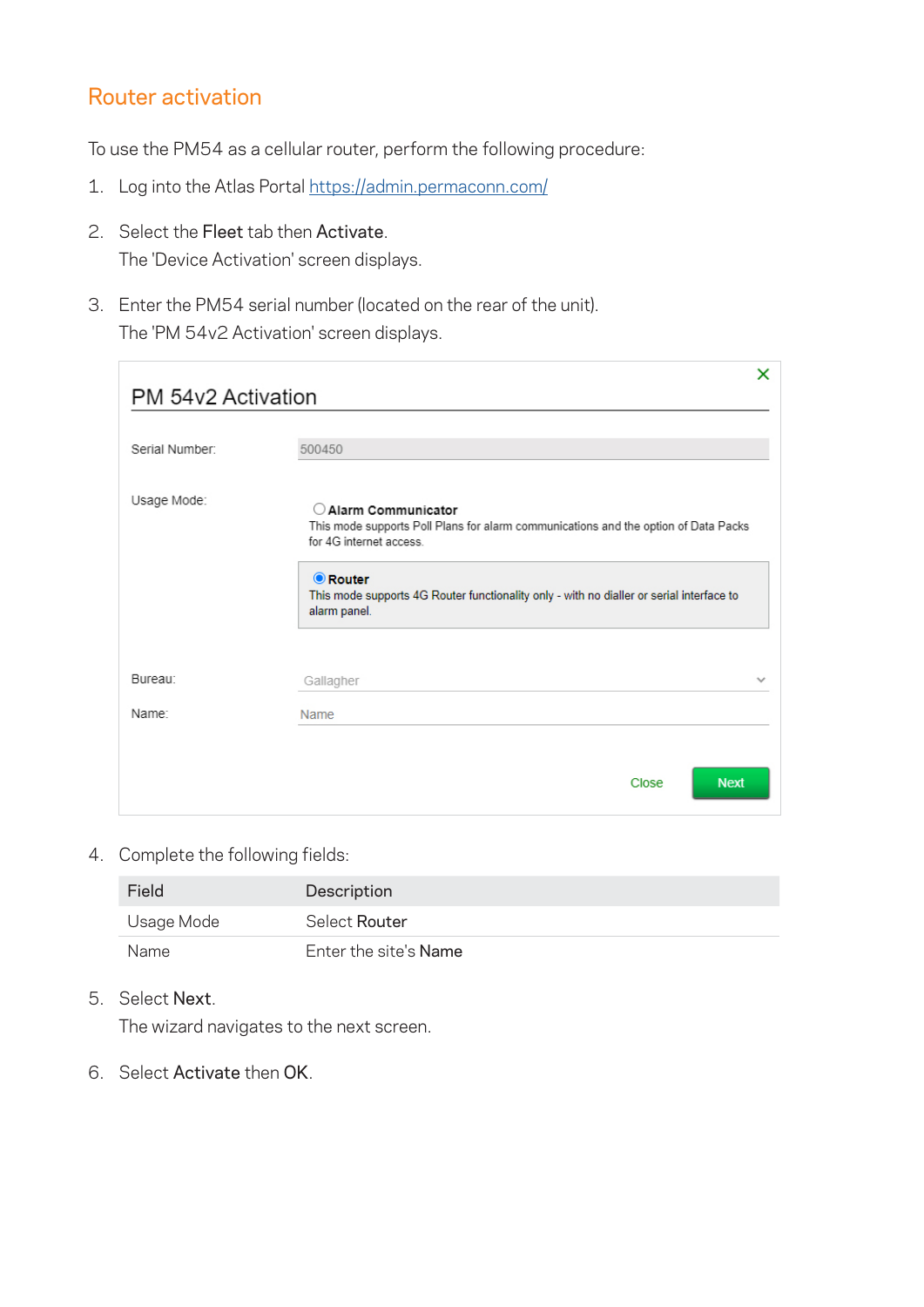#### Alarm communicator activation

To send an activation request to your monitoring station, perform the following procedure. Alternatively, call your monitoring station and request they activate the unit.

- 1. Log into the Atlas Portal<https://admin.permaconn.com/>
- 2. Select the Fleet tab then Activate. The 'Device Activation' screen displays.
- 3. Enter the PM54 serial number (located on the rear of the unit). The 'PM 54v2 Activation' screen displays.

| PM 54y2 Activation | ×                                                                                                                                    |  |  |  |
|--------------------|--------------------------------------------------------------------------------------------------------------------------------------|--|--|--|
|                    |                                                                                                                                      |  |  |  |
| Serial Number:     | 500450                                                                                                                               |  |  |  |
| Central Station:   | Nelson Alarms - Security Systems Ltd                                                                                                 |  |  |  |
| Usage Mode:        | Alarm Communicator<br>This mode supports Poll Plans for alarm communications and the option of Data Packs<br>for 4G internet access. |  |  |  |
|                    | $\bigcirc$ Router<br>This mode supports 4G Router functionality only - with no dialler or serial interface to<br>alarm panel.        |  |  |  |
| Poll Plan:         | P3 [Single SIM IP]                                                                                                                   |  |  |  |
| Bureau:            | Gallagher                                                                                                                            |  |  |  |
| Name:              | Sample Site                                                                                                                          |  |  |  |
|                    | <b>Next</b><br>Close                                                                                                                 |  |  |  |

4. Complete the following fields:

| Field                  | Description                                                    |  |
|------------------------|----------------------------------------------------------------|--|
| <b>Central Station</b> | Select the alarm monitoring station that will monitor the site |  |
| Usage Mode             | Select Alarm Communicator                                      |  |
| Poll Plan              | Select a Single SIM plan for New Zealand                       |  |
|                        | Select a Dual SIM plan for Australia                           |  |
| Name                   | Enter the site's Name                                          |  |

5. Select Next.

The wizard navigates to the next screen.